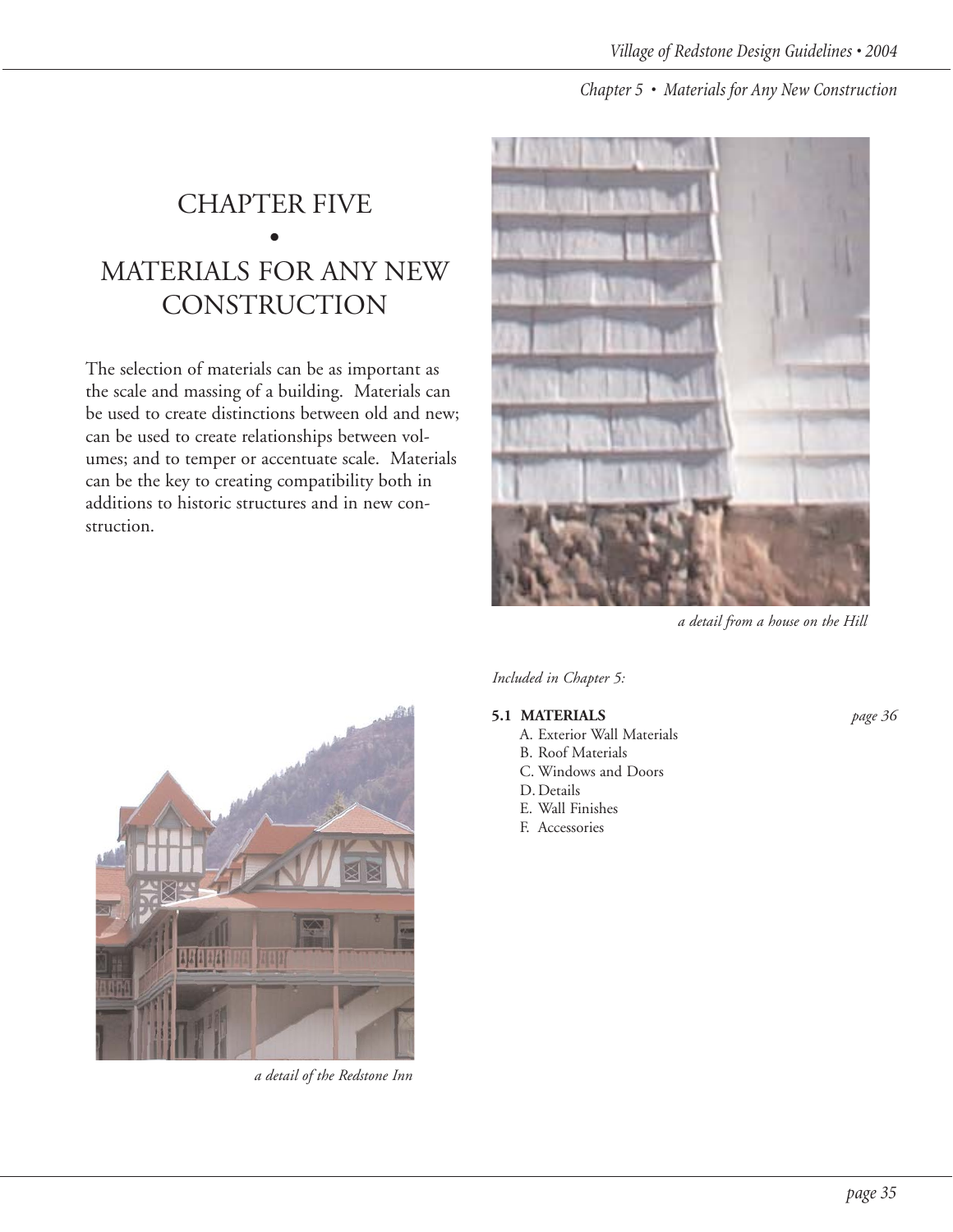# 5.1 MATERIALS

## **Principles:**

- Materials used in new construction should create compatibility in scale, detail, and quality of finish with the historic building or the district.
- Materials should create a clear distinction between old and new.
- Materials used in new construction should be appropriate to the style of the building.
- Replacement materials should preserve the historic integrity of a historic building.

## **Background:**

Materials consist of all the exterior finishes of a building. As the most visible part of the design, materials play an important role in the physical expression of a building. Historically, the materials are used to impart high or low style relative to the amount of decoration and the level of workmanship associated with the details. The historic material palette is limited and includes horizontal wood clapboard siding, wood shingles, wood double hung windows and asphalt roofing. Stone and other more decorative wood elements are added to the basic palette in the more high style structures. Awareness of the characteristics of each area of the district is an important basis for the selection of materials.



*the historic Fire House*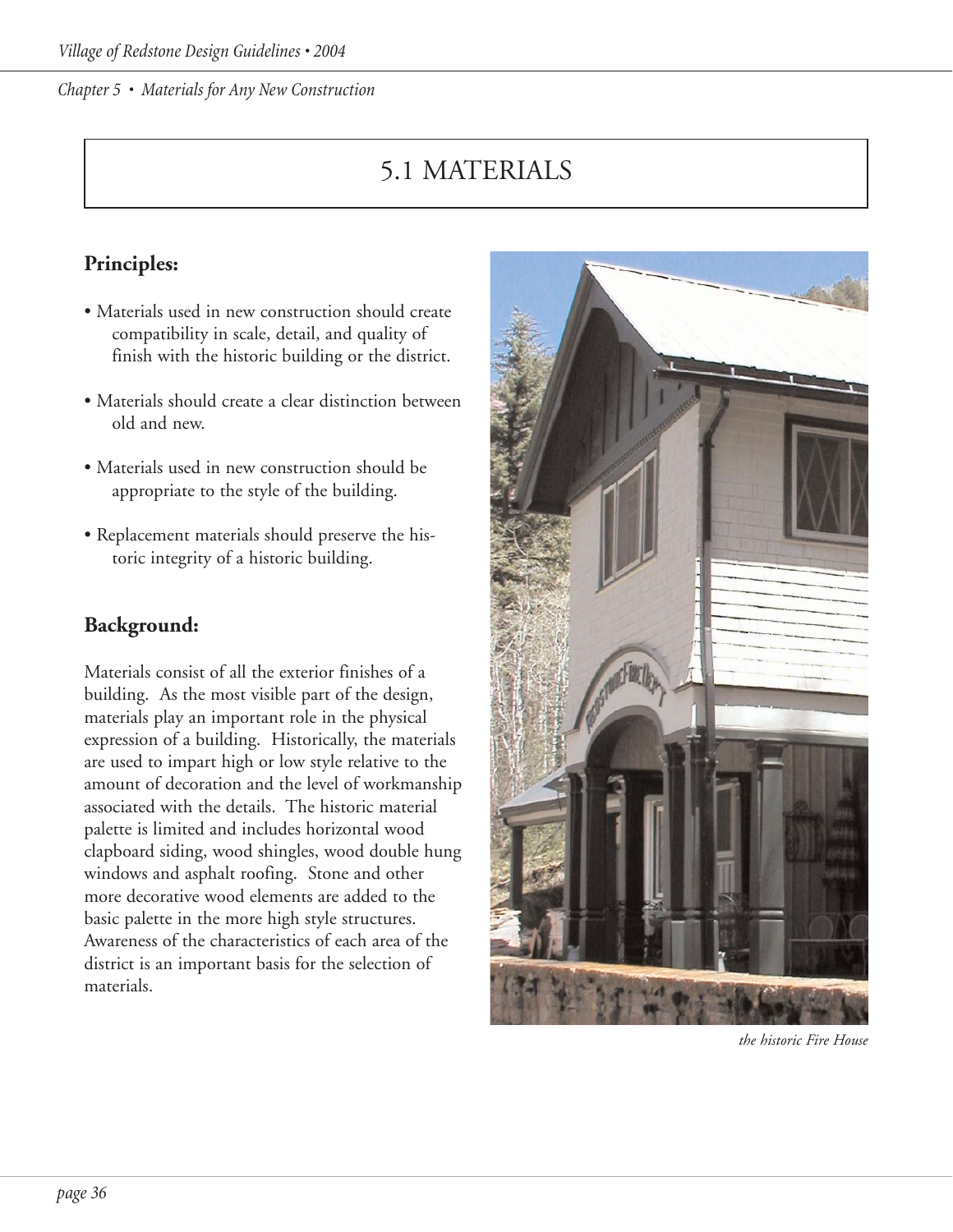### **Guidelines:**

#### **A. Exterior Wall Materials**

- 1. Select wall finish materials that are appropriate for the District, such as wood clapboards or lap siding, and wood shingles.
- 2. Address scale and pattern when selecting siding materials.
- 3. Choose natural materials, not manufactured ones, for new construction.
- 4. Logs are not appropriate for locations on the Boulevard.
- 5. Adobe construction is not appropriate for the District.
- 6. Brick and stone are discouraged as a primary wall material.
- 7. Replacement materials used in repair work must match the historic materials in type of material, profile, and quality.
- 8. Select accent materials that are appropriate for the area of the District.
- 9. Use of brick and natural stone should be consistent with the level of detail found in the surrounding historic buildings and consistent with the design intent.
- 10. Other materials may be considered for accent materials on a case by case basis.
- 11. Additions to existing log structures may have log elements, provided they meet the guidelines for building elements and additions.



*a detail of a house on the Boulevard*

### **B. Roof Materials**

- 1. Roofs should be darker in color than the rest of the building.
- 2. Dark asphalt shingles is the preferred material.
- 3. Metal roofs will only be approved in a rusted, dark brown, or dark gray color, with a nonreflective surface.
- 4. An existing roof that does not meet the coloration requirements described above may be replaced in kind if RHPC finds that the color has historical significance to the building.